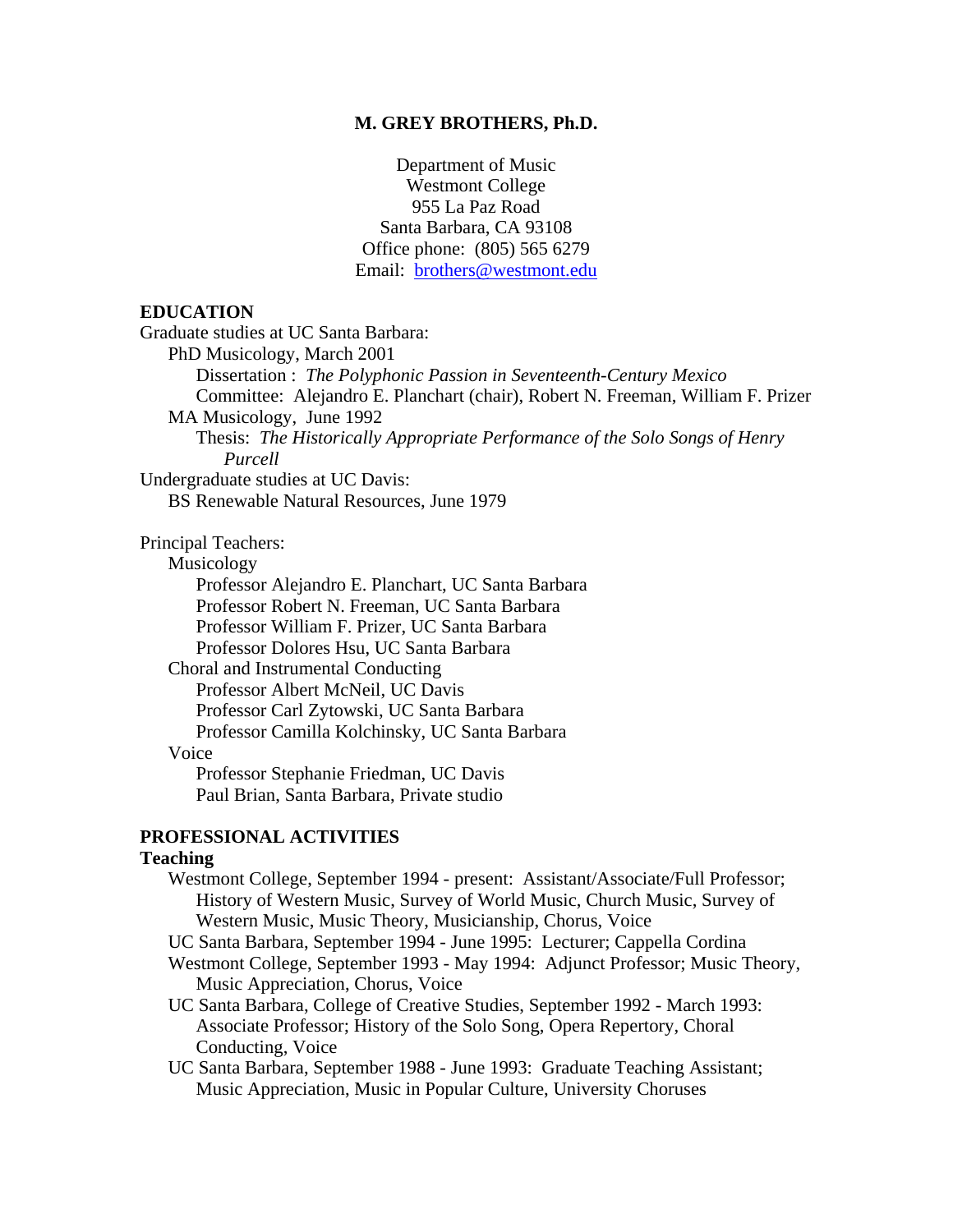UC Davis, January - March 1985: Teaching Assistant; Musicianship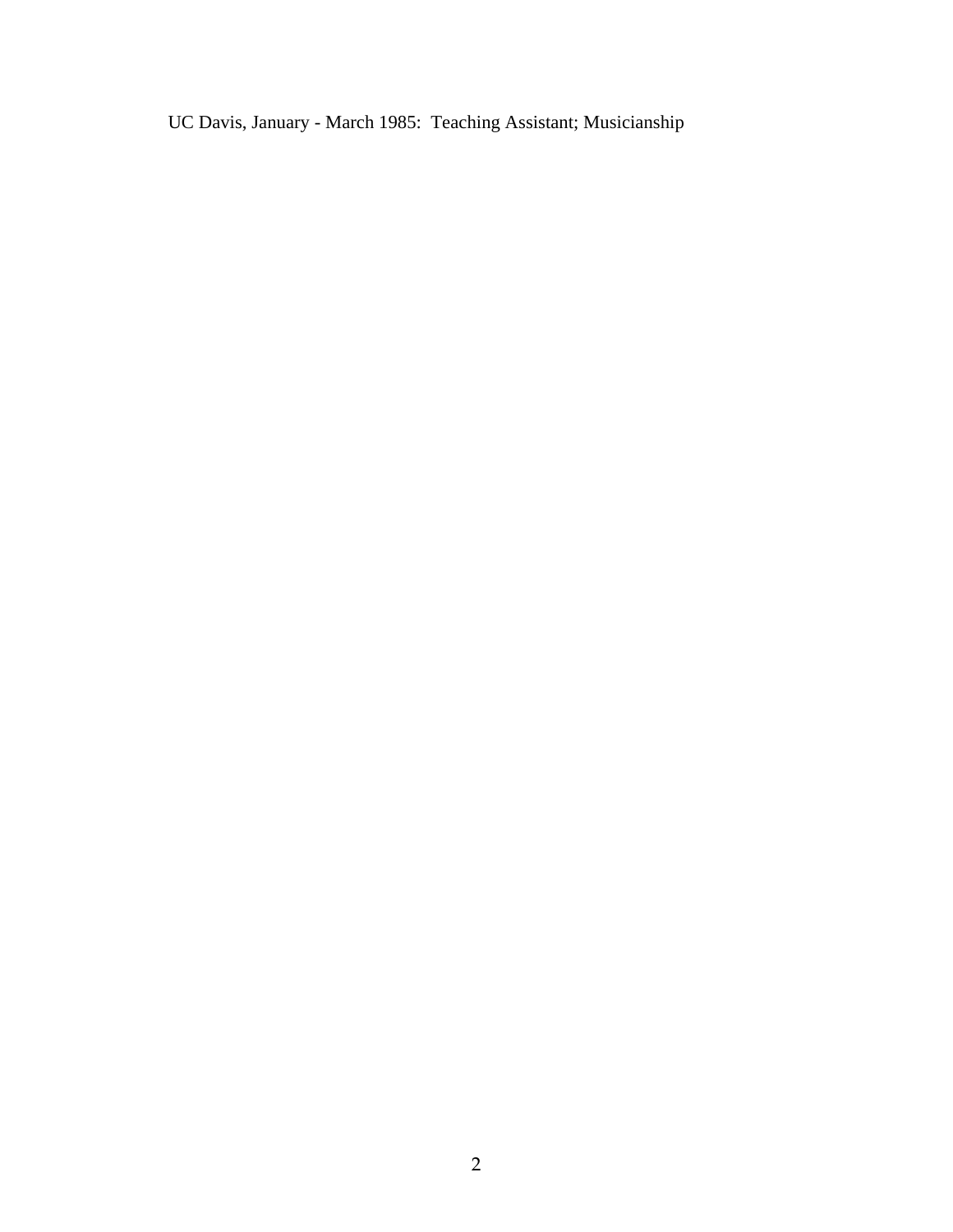#### **Academic Administration**

Chair, Westmont College Department of Music: September 1995 – August 2003

#### **Church Music Ministry**

Trinity Episcopal Church, February 1988 - present: Minister of Choral and Congregational Music (Administration, Choral Conducting, Solo Vocal and Instrumental Performance)

#### **Publications**

- Brothers, M. Grey, ed. *Lamentations of the Prophet Jeremiah taken from Mexico City Cathedral Choir II.* Santa Barbara, California: Grancino Editions, forthcoming.
- Brothers, M. Grey, ed. *Antonio Rodríguez Mata,* Passions. Middleton, Wisconsin: A-R Editions, 2012.
- Brothers, M. Grey. "The *More Hispano* in the Polyphonic Passions of Mexico City." *Latin American Music Review* 32, no. 2 (Fall/Winter 2011): 205-17.
- Brothers, Grey. Program notes, Santa Barbara Master Chorale: Winter 2008
- Brothers, Grey. Program notes, Concord Ensemble: Spring 2006
- Brothers, Grey. Program notes, Westmont Choral Masterworks Concerts: Spring 2001, Spring 2002, Spring 2003, Spring 2004
- Brothers, Grey. Program notes, UCSB Cappella Cordina Concerts: Fall 1994, Winter 1995, Spring 1995
- Brothers, Grey. Program notes, UCSB Arts and Lectures Series: Fall 1993, Winter 1994, Spring 1995
- Brothers, Grey. Program notes, Santa Barbara Grand Opera Association: Winter 1993

Articles, Trinity News, Trinity Episcopal Church, Santa Barbara: [Numerous]

#### **Papers, Lectures**

American Choral Directors Association, Western Division Convention: March 6, 2010

Paper: "A Cappella Settings of Responsorial Passions by Hispanic Composers" Ascending Voice Conference, Pepperdine University: June 4, 2007

Lecture-demonstration with members of the Concord Ensemble: "Singing the *a cappella* Passion: an historical overview with a focus on the responsorial Passion of colonial Mexico"

American Musicological Society, Chapter Meeting: February 17, 2007

Paper: "Empathy with Jesus, Identification with Peter, and the Feminine Prophetic Voice in the Polyphonic Passions of Mexico City"

- Society for Seventeenth-Century Music, National Conference: April 17, 2004 Lecture/Performance: "The Polyphonic Passion in Mexico City: The *Passio secundum Mattheum* of Antonio Rodríguez de Matta (?-1643)"
- American Musicological Society, National Conference: November 14, 2003 Paper: "The Polyphonic Passion in Mexico City"

Santa Barbara Trust for Historic Preservation: March 2002

Lecture/Performance: "Music of Colonial Mexico"

Westmont College Paul C. Wilt Phi Kappa Phi Lecture (Respondent): October 2001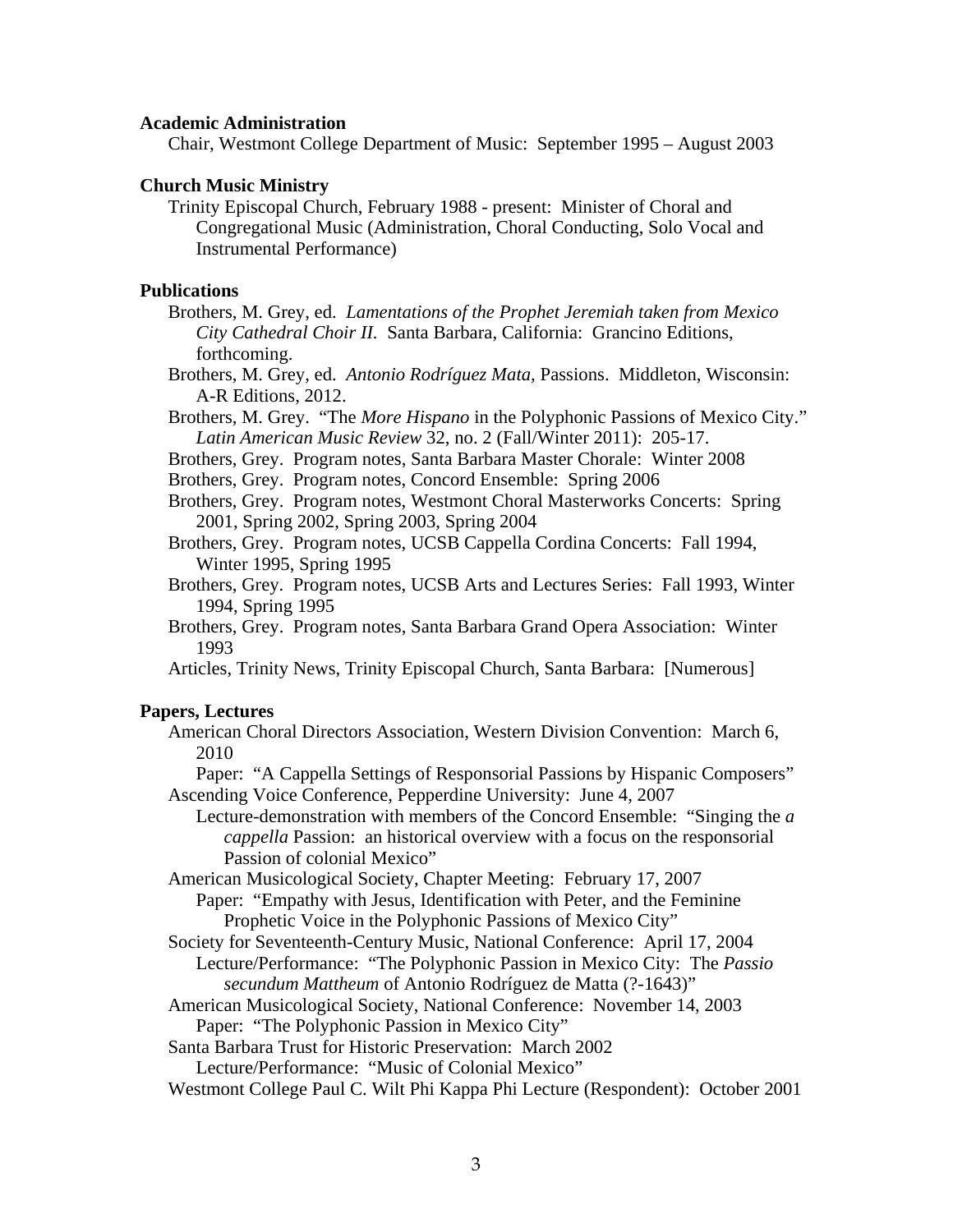Elderhostel Course, Old Mission Santa Barbara, August 2001.

Course: "Music in the Cathedrals and Missions of New Spain"

Westmont College Paul C. Wilt Phi Kappa Phi Lecture: March 1999

Lecture: "The Polyphonic Passion in Colonial Mexico"

Santa Barbara Community Arts Music Association, Pre-Concert Lectures: Fall 1995, October 1998, March, 2000

### **Conducting**

Men's Chorale, Westmont College: September 2006 - present Westmont Chamber Singers, Westmont College: September 1995 - present Trinity Episcopal Church Choir, Santa Barbara, California: February 1988 - present Women's Chorale, Westmont College: September 1993 - May 1996, September 2005-May 2006 Cappella Cordina, UC Santa Barbara: September 1994 - June 1995 Women's Ensemble, UC Santa Barbara: September 1990 - June 1992 Collegiate Chorale, UC Santa Barbara: September 1990 - June 1992 Men's Ensemble, UC Santa Barbara: January 1990 - June 1990 Chamber Singers, UC Davis: September 1984 - August 1985

University Chorus, UC Davis: January 1985 - June 1985

University Covenant Church Choir, Davis, California: September 1982 - August 1983

# **Vocal Performance**

Solo Artist: Santa Barbara Choral Society, Santa Barbara Master Chorale, Cuesta Chorale, San Luis Obispo Mozart Festival, Cal Poly Early Music Ensemble, Ventura Master Chorale, Channel Islands Chamber Orchestra, Ojai Camerata, Santa Barbara Children's Chorus.

Recent Solo Performances:

- Bach, *Wachet auf, ruft uns die Stimme* (BWV 140), Cal Poly Early Music Ensemble, January 21, 2012
- Handel, *Messiah*, Channel Islands Chamber Orchestra, December 18, 2011

Handel, *Messiah*, KDB Messiah Sing-Along, December 13, 2011

Handel, *Messiah*, Bible Fellowship Church, Ventura, December 11, 2011

Bach, *Christ lag in Todesbanden* (BWV 4) and Mozart, *Requiem,* Montecito

Presbyterian Church, Santa Barbara First United Methodist Church, and Santa Barbara City College, April 17, 2011

- Monteverdi, *Vespers of 1610,* and Gabrieli, *In ecclesiis,* Santa Barbara Master Chorale, March 26 and 27, 2011
- Bach, *Aus der Tiefen rufe ich, Herr, zu dir* (BWV 131), Cal Poly Early Music Ensemble, January 22, 2011
- Handel, *Messiah*, Channel Islands Chamber Orchestra, December 19, 2010
- Handel, *Messiah*, KDB Messiah Sing-Along, December 14, 2010
- Mozart, *Requiem,* Santa Barbara Master Chorale, November 20 and 21, 2010
- Haydn, *Lord Nelson Mass,* Santa Ynez Valley Master Chorale, December 18, 19, and 20, 2009

Handel, *Israel in Egypt,* Santa Barbara Master Chorale, November 14 and 15, 2009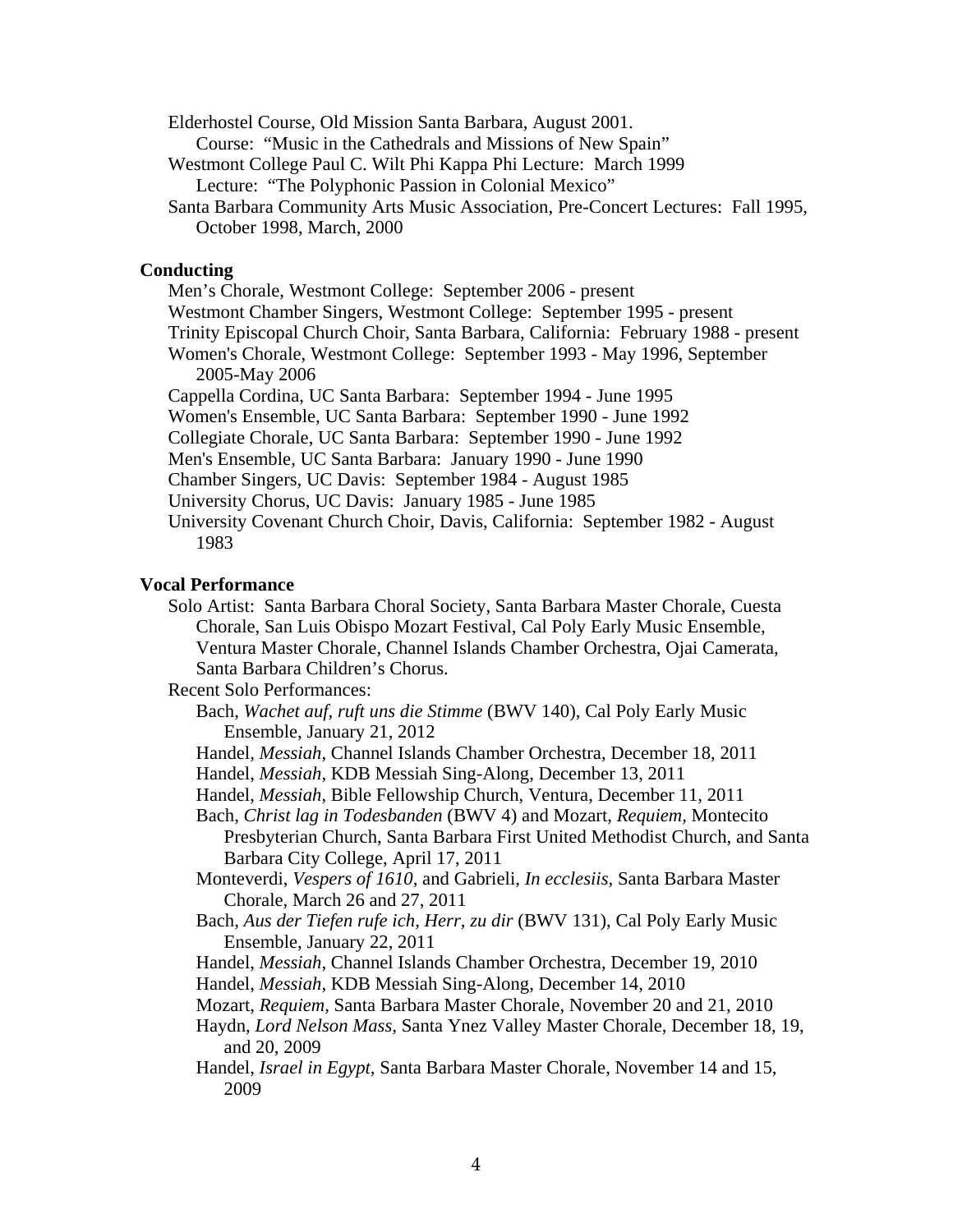- Mozart, *Requiem,* Channel Islands Chamber Orchestra and Channel Islands Choral Association, May 24, 2009
- Bach, *St. John Passion*, Westmont College Chamber Orchestra and College Choir, March 28 and 29, 2009
- Mendelssohn, *Elijah*, Santa Barbara Master Chorale, March 21 and 22, 2009
- Brahms, Three Quartets, Op. 64*,* Santa Barbara Music Club, January 24, 2009
- Handel, *Messiah*, Channel Islands Chamber Orchestra, December 7, 2008
- Schütz, *The Seven Words of Jesus Christ on the Cross*, Grace Lutheran Church, Santa Barbara, March 21, 2008
- Handel, *Messiah*, Ventura Community Presbyterian Church, March 15, 2008 Britten, *St. Nicolas*, Westmont College, March 7, 2008
- Bach, *Magnificat*, Cuesta Master Chorale, December 15, 2007
- Mozart, *"Great" Mass in C Minor*, Bach, *Magnificat*, Santa Barbara Master Chorale, November 18 and 19, 2006
- Handel, *Messiah*, KDB Messiah Sing-Along, December 13, 2005
- Puccini, *Messa di Gloria*, Santa Barbara Master Chorale, May 28 and 29, 2005
- Orff, *Carmina Burana*, Santa Barbara Master Chorale, April 2 and 3, 2005
- Handel, *Messiah*, First United Methodist Church, Santa Barbara, and Quire of Voyces, May 2004
- Handel, *Messiah*, KDB Messiah Sing-Along, December 2003
- Mozart, *Coronation Mass*, Vaughan Williams, *Hodie*, Santa Barbara Master Chorale, November 22 and 23, 2003
- Haydn, *Lord Nelson Mass*, Santa Barbara Master Chorale, March 8 and 9, 2003 Handel, *Messiah*, KDB Messiah Sing-Along, December 10, 2002
- Handel, *Messiah*, Santa Barbara Choral Society, December 7 and 8, 2002
- Schubert, *Mass in G*, Berlioz, *L'Enfance du Christ*, Santa Barbara Master Chorale, November 16 and 17, 2002
- "Art Song through the Centuries," benefit solo recital for Hillside House, Santa Barbara, November 3, 2002
- Britten, *Hymn to St. Cecelia*, San Luis Obispo Mozart Festival, July 2002
- Honegger, *Le Roi David*, Santa Barbara Master Chorale, March 2 and 3, 2002
- Steve Butler, *Grace*, Westmont Choral Masterworks, February 2002
- Handel, *Messiah*, KDB Messiah Sing-Along, December 17, 2001
- J.S. Bach, *Magnificat*, Santa Barbara Children's Chorus, December 14, 2001
- J. S. Bach, *Cantata 147*, Mozart, *Requiem*, Santa Barbara Master Chorale, November 17 and 18, 2001
- Temple B'nai B'rith Santa Barbara High Holiday Choir, September 2001
- J. S. Bach, *Cantata 4*, Bruckner, *Mass in F Minor*, Santa Barbara Master Chorale, March 31 and April 1, 2001
- Fauré, *Requiem*, Westmont Choral Masterworks, February 2001
- Other appearances: Qualche Voce (vocal quintet), Vocal Scholars (vocal quintet) Santa Barbara Holiday Carolers (vocal quartet), Westmont College Music Faculty Recitals
- Choral Artist: Ventura Master Chorale, Oregon Bach Festival, San Luis Obispo Mozart Festival, Cal Poly Early Music Ensemble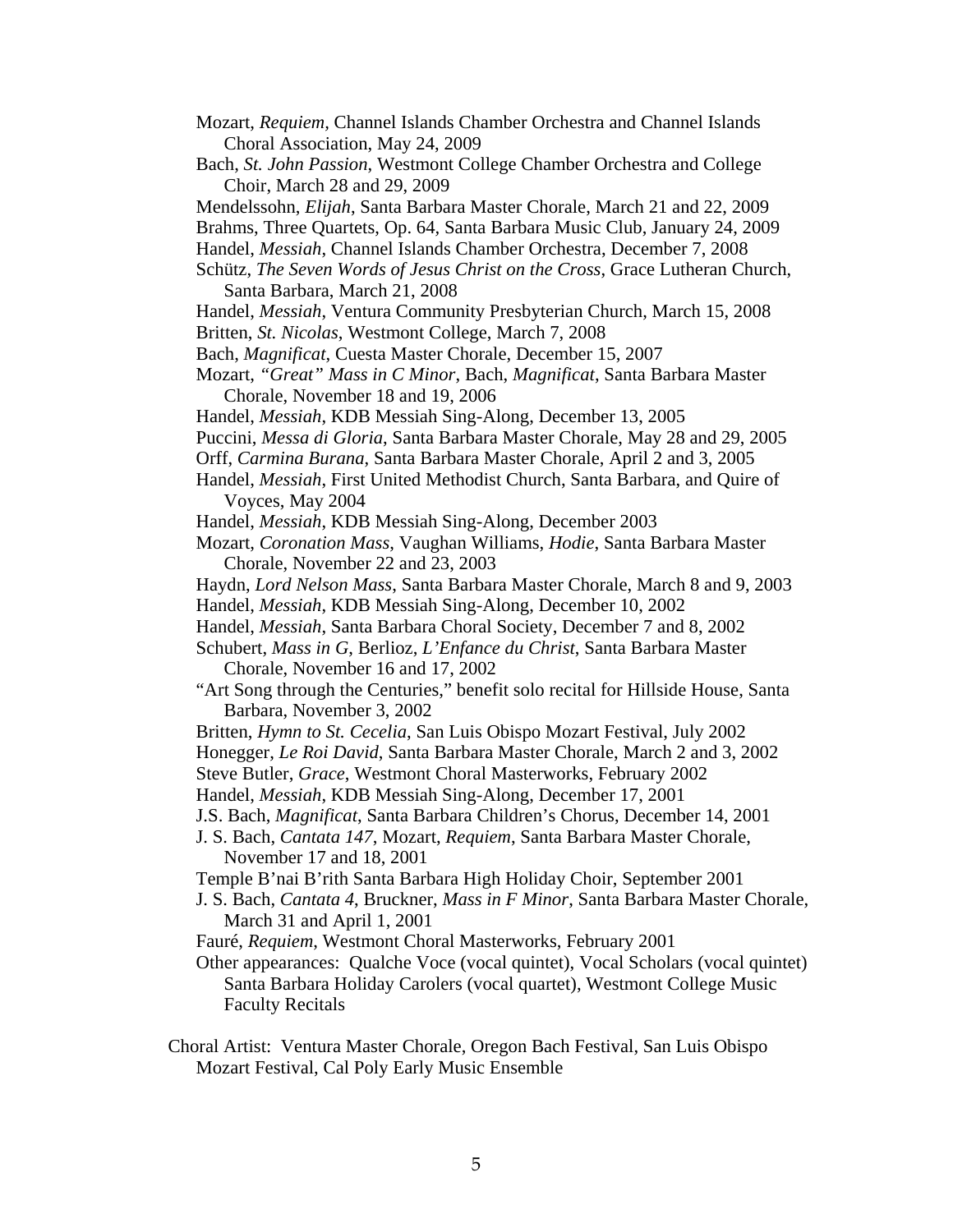#### **GRANTS, AWARDS**

Westmont College Faculty Development Grant for research, August-October 2008 Calvin Seminars in Christian Worship: "The Transformation of Christian Worship: Recent History of Protestant and Catholic Practices (1960-2000)," June 26 - July 7, 2006

Westmont College Faculty Development Grant for course development, June 2003

Westmont College Faculty Development Grant for course development, June 2001

Westmont College Faculty Development Grant for off-campus program development, June 2000

- Westmont College Faculty Development Grants for dissertation research, June 1997, June 1998
- Stanley Krebs Memorial Prize in Musicology, UC Santa Barbara, June 1992, June 1993
- Early Music Award, UC Santa Barbara, May 1991

Teaching Assistant Instructional Grant, UC Santa Barbara, May 1990; to create slidetape presentation: "Romanticism in Art and Music"

Graduate Student Humanities/Social Sciences Research Grant, UC Santa Barbara, April 1990; to conduct research for Master's Thesis

David S. Saxon Award for the Performance of Early Music, UC Davis, June 1985 Departmental Citation in Music, UC Davis, June 1985

### **PROFESSIONAL ORGANIZATIONS**

American Musicological Society Society for Seventeenth-Century Music American Choral Directors Association National Association of Teachers of Singing

# **OTHER ACTIVITIES**

### **Solo and Choral Vocal Performance**

UC Santa Barbara: Cappella Cordina, Musica Antiqua, Collegiate Chorale, Men's Ensemble: Soloist, Choral Artist

UC Davis: Early Music Ensemble, University Chorus, Chamber Singers: Soloist, Choral Artist

Santa Barbara Opera: Choral Artist

Music Academy of the West: Choral Artist

Santa Barbara Interfaith Services: Soloist, Choral Artist

Solo Recitals

### **Musical Theater Performance**

Santa Barbara Children's Chorus: "Kaspar" in *Amahl and the Night Visitors,* by Gian Carlo Menotti

Ventura County Master Chorale: "Edwin" in *Trial by Jury*, by Gilbert and Sullivan

Santa Barbara Gilbert and Sullivan Company: "Nanki-Poo" in *The Mikado*, by Gilbert and Sullivan

Santa Barbara City College: "Pirelli" in *Sweeney Todd*, by Steven Sondheim